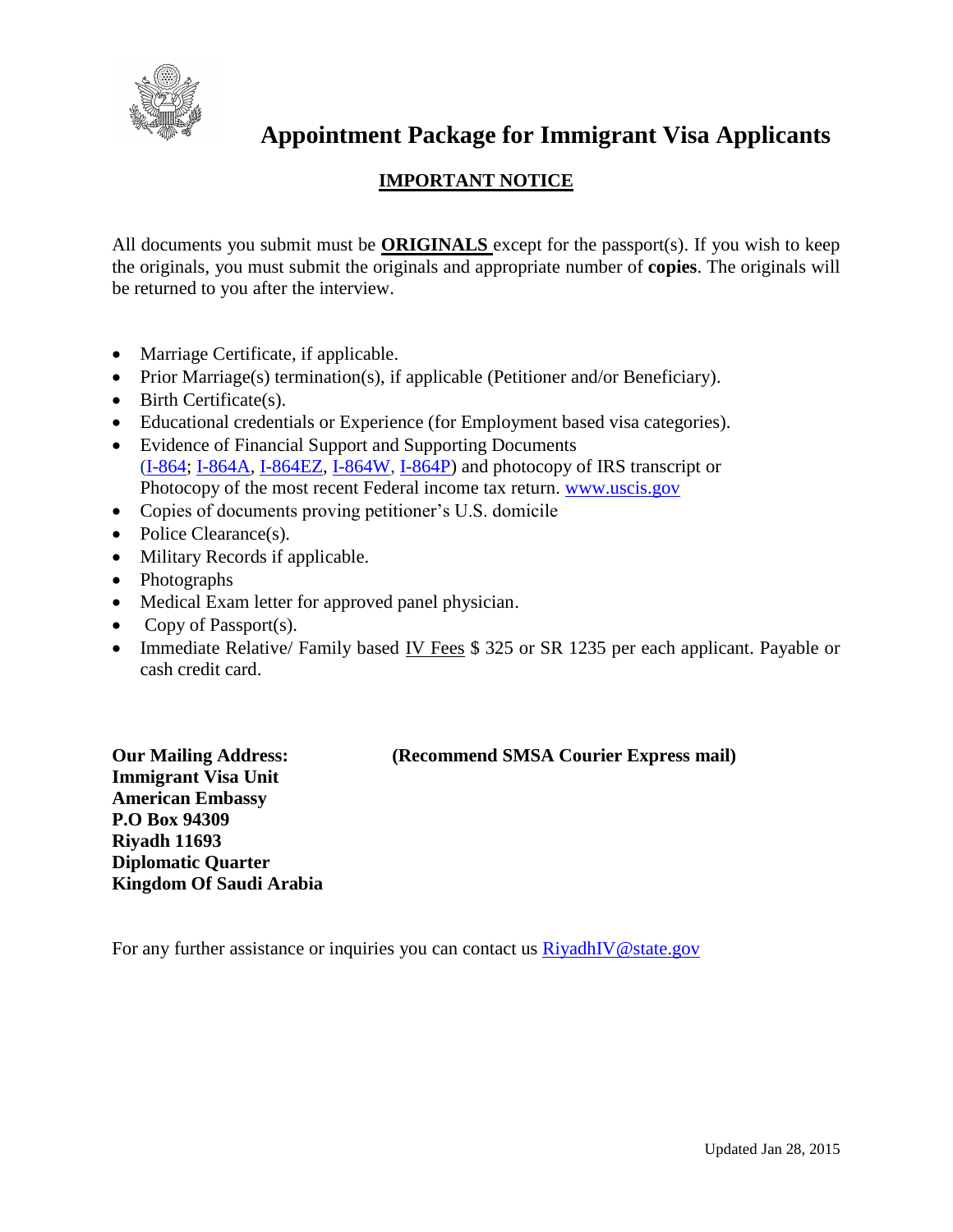### **Important Notice**

Aliens entitled to IR-1, IR-2, F21, F22, F23, F24, F25,F31, F32 or F33 will be granted conditional status (C21, C22, CX1, CX2, CX3, C24 or C25, respectively) at the time of visa issuance if:

(1) The basis for immigration is a marriage to a petitioner, which was

(2) Entered into less than 2 years prior to the applicant's admission to the United States as an immigrant are subject to:

If, at the time of admission to the United States you will not have celebrated the second anniversary of your marriage, which is the basis of your immigrant status, you are subject to the provisions of section 216 of the Immigration and Nationality Act. Under the provision, you will be granted conditional permanent residence by an officer of the Immigration and Naturalization Service at the time of your admission to the United States. As a result, you and your spouse must file a joint petition with the Immigration and Naturalization Service to have the conditional status removed. The petition must be filed within the 90-day period immediately preceding the second anniversary of the date you were granted conditional permanent resident status. If a petition to remove the conditional basis of your status is not filed within this period, your conditional permanent residence status will be terminated automatically and you will be subject to deportation from the United States.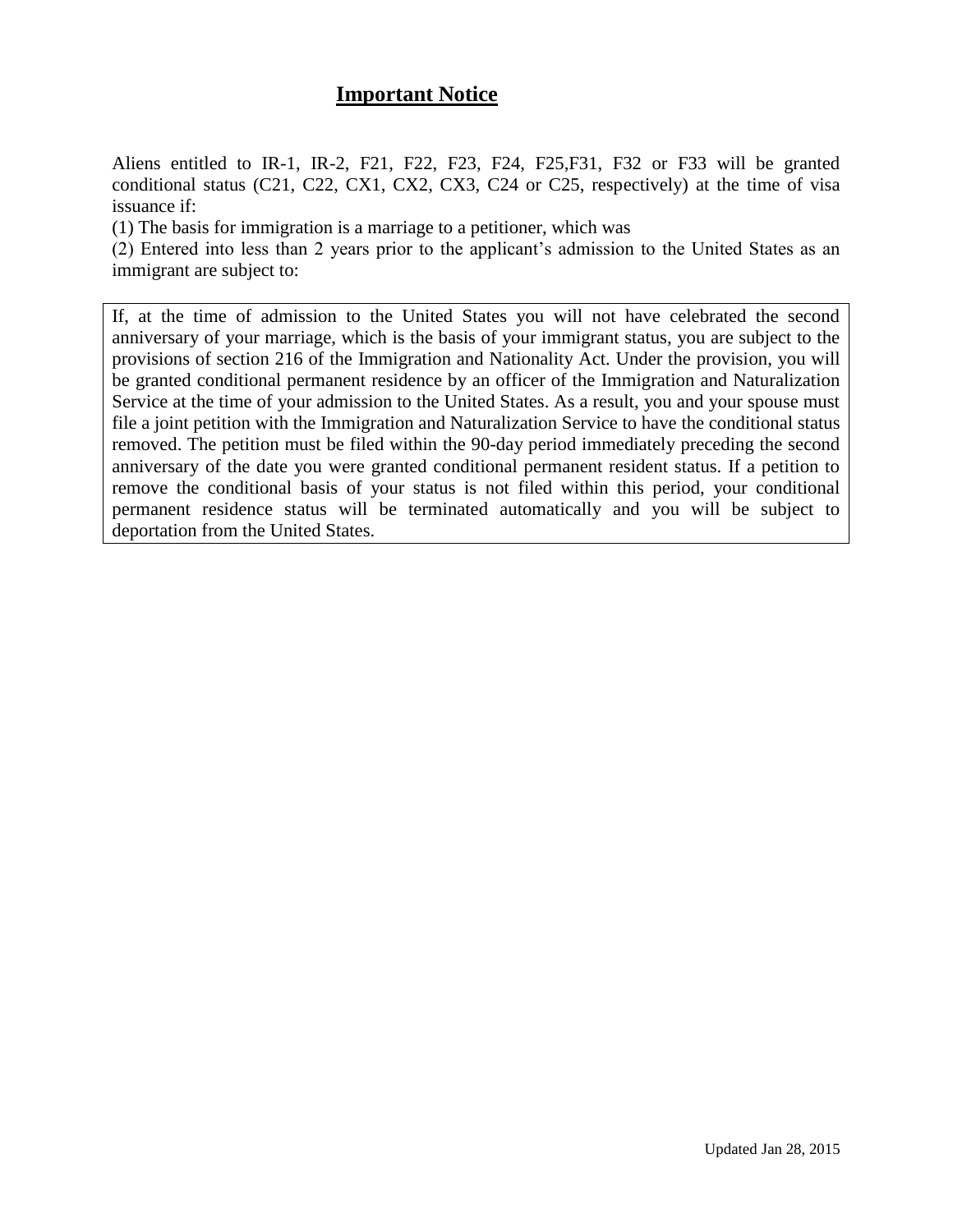### **Evidence of financial support**

#### **Affidavit of Support**

If you are applying for immigration to the United States based on a family

relationship, the petitioner will be required to submit an Affidavit of Support for you. Instructions concerning the Affidavit of Support can be found at [www.uscis.gov.](http://www.uscis.gov/) The US Consular section will provide further information concerning any additional financial sponsorship evidence that may be required.

Evidence of Financial Support and Supporting Documents [\(I-864,](http://www.uscis.gov/portal/site/uscis/menuitem.5af9bb95919f35e66f614176543f6d1a/?vgnextoid=b70f8875d714d010VgnVCM10000048f3d6a1RCRD&vgnextchannel=db029c7755cb9010VgnVCM10000045f3d6a1RCRD) [I-864A](http://www.uscis.gov/portal/site/uscis/menuitem.5af9bb95919f35e66f614176543f6d1a/?vgnextoid=0c7e8875d714d010VgnVCM10000048f3d6a1RCRD&vgnextchannel=db029c7755cb9010VgnVCM10000045f3d6a1RCRD)[,I-864EZ,](http://www.uscis.gov/portal/site/uscis/menuitem.5af9bb95919f35e66f614176543f6d1a/?vgnextoid=15d05d4c6608e010VgnVCM1000000ecd190aRCRD&vgnextchannel=db029c7755cb9010VgnVCM10000045f3d6a1RCRD) [I-864W,](http://www.uscis.gov/portal/site/uscis/menuitem.5af9bb95919f35e66f614176543f6d1a/?vgnextoid=02055d4c6608e010VgnVCM1000000ecd190aRCRD&vgnextchannel=db029c7755cb9010VgnVCM10000045f3d6a1RCRD) [I-](http://www.uscis.gov/sites/default/files/files/form/i-864p.pdf)[864P\)](http://www.uscis.gov/sites/default/files/files/form/i-864p.pdf)

You should bring a Photocopy of the most recent Federal income tax return for your sponsor(s).

#### **U.S. Sponsor Minimum Age Requirement**

U.S. citizens must be age 21 or older to file petitions for siblings or parents. There is no minimum age for a sponsor to file petitions for all other categories of family based immigrant visas. However, a U.S. citizen or lawful permanent resident (LPR) must be at least 18 years of age and have a residence (domicile) in the United States before he or she can sign an Affidavit of Support, Form I-864 or I-864-EZ. This form is required for an immigrant visa for a spouse and other relatives of U.S. sponsors.

#### **Is Residence in the U.S. Required for the U.S. Sponsor?**

Yes. As a U.S. sponsor/petitioner, you must maintain your principal residence (also called [domicile\)](http://travel.state.gov/content/visas/english/general/glossary.html#domicile) in the United States, which is where you plan to live for the foreseeable future. Living in the U.S. is required for a U.S. sponsor to file the Affidavit of Support, with few exceptions. To learn more, review the [Affidavit of Support \(I-864 or I-864EZ\) Instructions.](http://www.uscis.gov/forms)

\_\_\_\_\_\_\_\_\_\_\_\_\_\_\_\_\_\_\_\_\_\_\_\_\_\_\_\_\_\_\_\_\_\_\_\_\_\_\_\_\_\_\_\_\_\_\_\_\_\_\_\_\_\_\_\_\_\_\_\_\_\_\_\_\_\_\_\_\_\_\_\_\_\_\_\_\_\_

### **Domicile**

Place where a person has his or her principal residence. The person must intend to keep that residence for the foreseeable future. The sponsor of an immigrant must have domicile in the United States before the visa can be issued. This generally means that the sponsor must be living in the United States. In certain circumstances, however, one can be considered to have a domicile while living temporarily living overseas.

Domicile is a complex concept and must be evaluated on a case by case basis. To qualify as a sponsor, a petitioner residing abroad must have a principal residence in the U.S. and intend to maintain it indefinitely. Lawful resident (LPR) sponsors must show they are maintaining their LPR status.

Many U.S. citizens and lawful permanent residents reside outside the United States on a temporary basis. "Temporary" many cover an extended period of residence abroad. The sponsor living abroad must establish the following in order to be considered domiciled in the United States: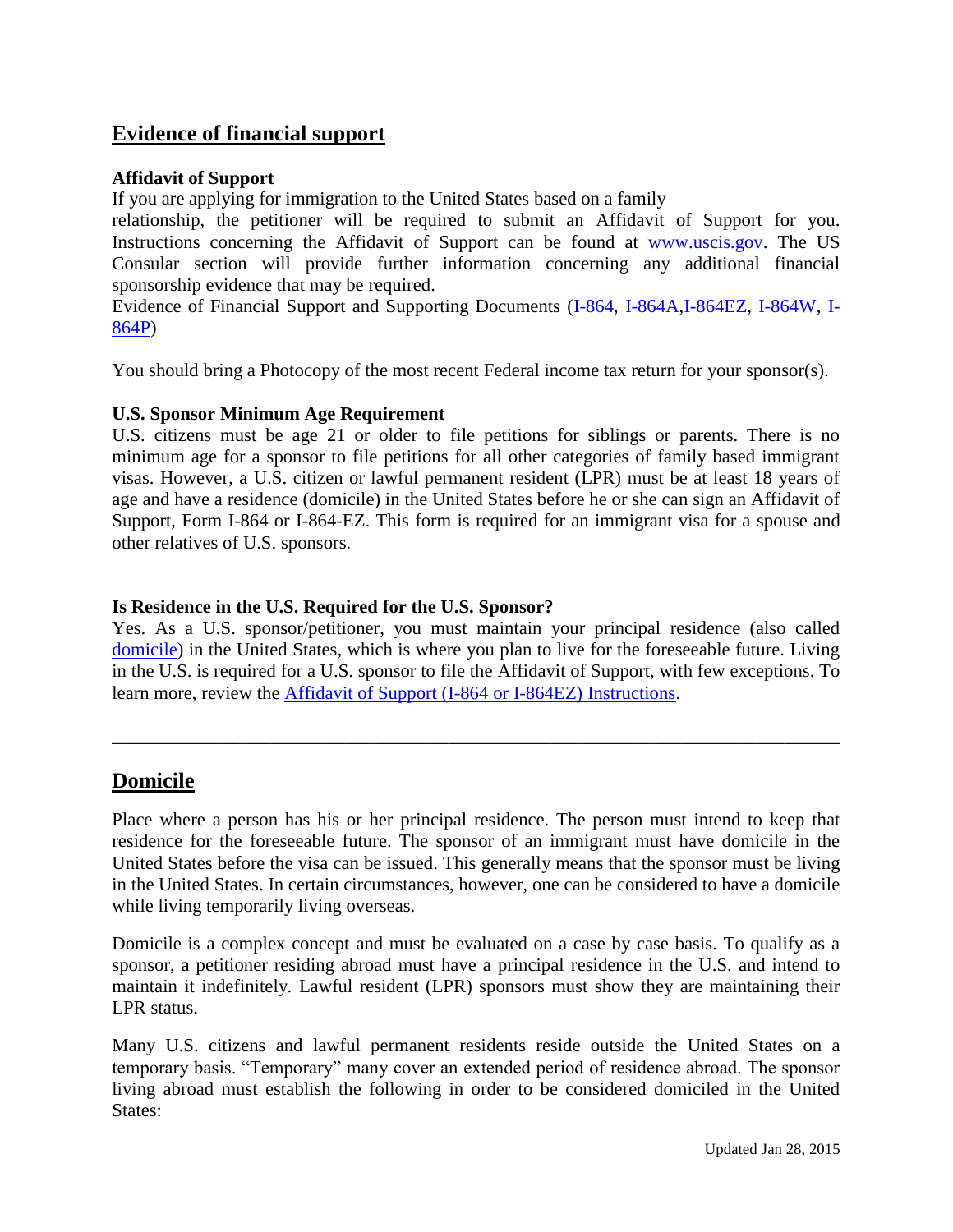- He/she left the United States for a limited and not indefinite period of time.
- He/she intended to maintain a domicile in the United States, and
- He/she has evidence of continued ties to the United States.

You may be requested to prove the petitioners domicile by the consular officer in the following circumstances;

#### **ESTABLISHING DOMICILE**

The Immigration and Naturalization Act of the United States of America requires that a sponsor of an alien for legal permanent resident status in the United States must be domiciled in the United States.

Domicile means the place where a sponsor has his or her principal residence, with the intention to maintain that residence for the foreseeable future.

To prove, establish or reestablish domicile, a sponsor must set up and maintain a principal residence in the United States. **An individual must demonstrate ties to a house or apartment in the United States that are consistent with ties that a resident with legal domicile would possess.** There is no minimum time required to establish residence, but a credible demonstration of an actual residence in the United States is required.

A convincing combination of the following types of action might be considered evidence of

domicile:

- Establishing an address in the United States that corresponds with your place of residence
- Working or seeking employment in the United States
- Voting in local, state or federal elections
- Paying U.S. income taxes
- Enrolling children in schools
- Taking steps to relinquish residency in a foreign country
- Applying for a social security number
- Setting up and maintaining bank accounts in the United States
- Transferring funds to the United States
- Making and maintaining investments in the United States

Domicile is a complex issue and is determined on a case by case basis. The burden of proving domicile lies with the petitioner, who must offer evidence sufficient for the adjudicating officer to make a finding. A finding regarding domicile is an evidentiary question that will be unique to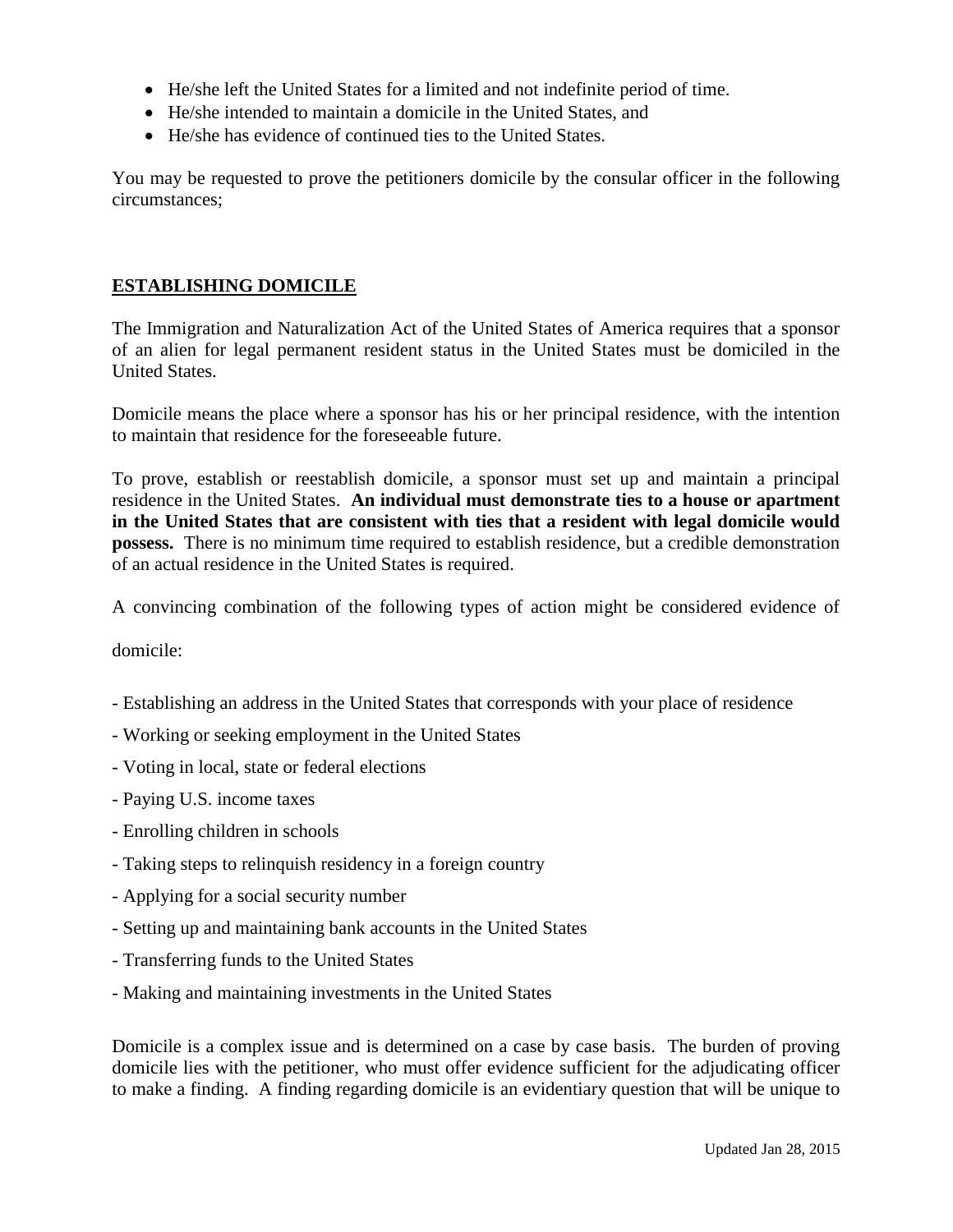each applicant, and it is within the delegated authority of the consular officer to make such a determination at his or her professional discretion.

\_\_\_\_\_\_\_\_\_\_\_\_\_\_\_\_\_\_\_\_\_\_\_\_\_\_\_\_\_\_\_\_\_\_\_\_\_\_\_\_\_\_\_\_\_\_\_\_\_\_\_\_\_\_\_\_\_\_\_\_\_\_\_\_\_\_\_\_\_\_\_\_\_\_\_\_\_\_

#### **PROOF OF MAINTENANCE OF CURRENT LEGAL DOMICILE DURING PERIOD OF RESIDENCE ABROAD**

The Immigration and Naturalization Act of the United States of America requires that a sponsor of an alien for legal permanent resident status in the United States must be domiciled in the United States.

Domicile means the place where a sponsor has his or her principal residence, with the intention to maintain that residence for the foreseeable future.

To prove, establish or reestablish domicile, a sponsor must set up and maintain a principal residence in the United States. **An individual must demonstrate ties to a house or apartment in the United States that are consistent with ties that a resident with legal domicile would possess.** There is no minimum time required to establish residence, but a credible demonstration of an actual residence in the United States is required.

An individual who resides abroad **may** be considered to have maintained legal domicile in the United States if he or she has maintained sufficient ties for a finding that the individual would be subject to the jurisdiction of a court in the United States. Absent such a finding, consular officers must review the evidence of ties presented by a sponsor to determine whether the individual has maintained sufficient ties for domicile or appears to have abandoned any prior principal residence in the United States.

A convincing combination of the following types of action might be considered evidence of domicile:

- Maintaining an address in the United States that corresponds with a place of residence to which

you have a right to return and could return easily to take up residence

-Receiving mail, especially from governmental entities, at the residential address

- Working or seeking employment in the United States
- Voting in local, state or federal elections, using the residential address
- Paying U.S. income taxes using the residential address
- Maintaining a spouse or minor children in the US residence during the sponsor's time abroad
- Maintaining active usage financial accounts in the United States using the residential address

- Maintaining active professional licensure, where applicable, in one's career field in the jurisdiction of principal residence

Additional information explaining the distinction between residence and domicile is available.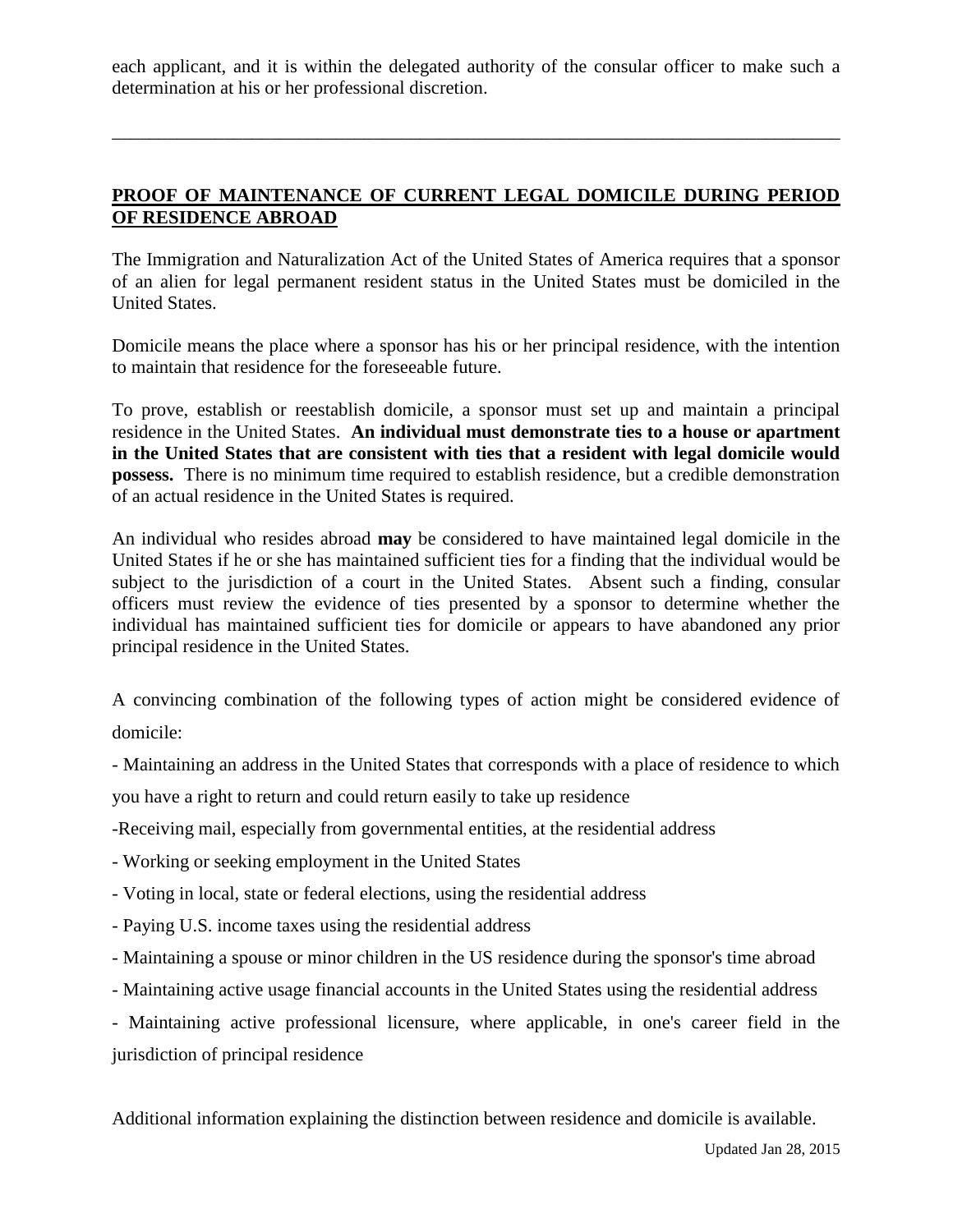Domicile is a complex issue and is determined on a case by case basis. The burden of proving domicile lies with the petitioner, who must offer evidence sufficient for the adjudicating officer to make a finding. A finding regarding domicile is an evidentiary question that will be unique to each applicant, and it is within the delegated authority of the consular officer to make such a determination at his or her professional discretion.

\_\_\_\_\_\_\_\_\_\_\_\_\_\_\_\_\_\_\_\_\_\_\_\_\_\_\_\_\_\_\_\_\_\_\_\_\_\_\_\_\_\_\_\_\_\_\_\_\_\_\_\_\_\_\_\_\_\_\_\_\_\_\_\_\_\_\_\_\_\_\_\_\_\_\_\_\_\_

#### **RE-ESTABLISHING DOMICILE**

The Immigration and Naturalization Act of the United States of America requires that a sponsor of an alien for legal permanent resident status in the United States must be domiciled in the United States.

Domicile means the place where a sponsor has his or her principal residence, with the intention to maintain that residence for the foreseeable future.

To prove, establish or reestablish domicile, a sponsor must set up and maintain a principal residence in the United States. **An individual must demonstrate ties to a house or apartment in the United States that are consistent with ties that a resident with legal domicile would possess.** There is no minimum time required to establish residence, but a credible demonstration of an actual residence in the United States is required.

A sponsor who previously maintained a domicile in the United States but has been determined to have abandoned it must reestablish domicile anew. The sponsor may have evidence of prior but not current domicile at the time of an initial interview. Sponsors must submit evidence of reestablishment of a domicile in the United States that indicates a clear intention to reside primarily in the United States along with an intention to abandon a foreign domicile.

A convincing combination of the following types of action might be considered evidence of domicile:

- Establishing an address in the United States that corresponds with your place of residence
- Working or seeking employment in the United States
- Taking steps to relinquish residency in a foreign country
- Voting in local, state or federal elections, with a United States mailing address
- Paying U.S. income taxes
- Enrolling children in schools in the United States
- Opening and/or maintaining active usage financial accounts in the United States

In analyzing whether a sponsor has abandoned a foreign domicile or intends to abandon the foreign domicile concurrent with the establishment of a domicile in the United States, Consular Officers will consider that evidence of continuing and prospective employment or residence in a foreign country would indicate that the sponsor has not established his or her principal residence in the United States.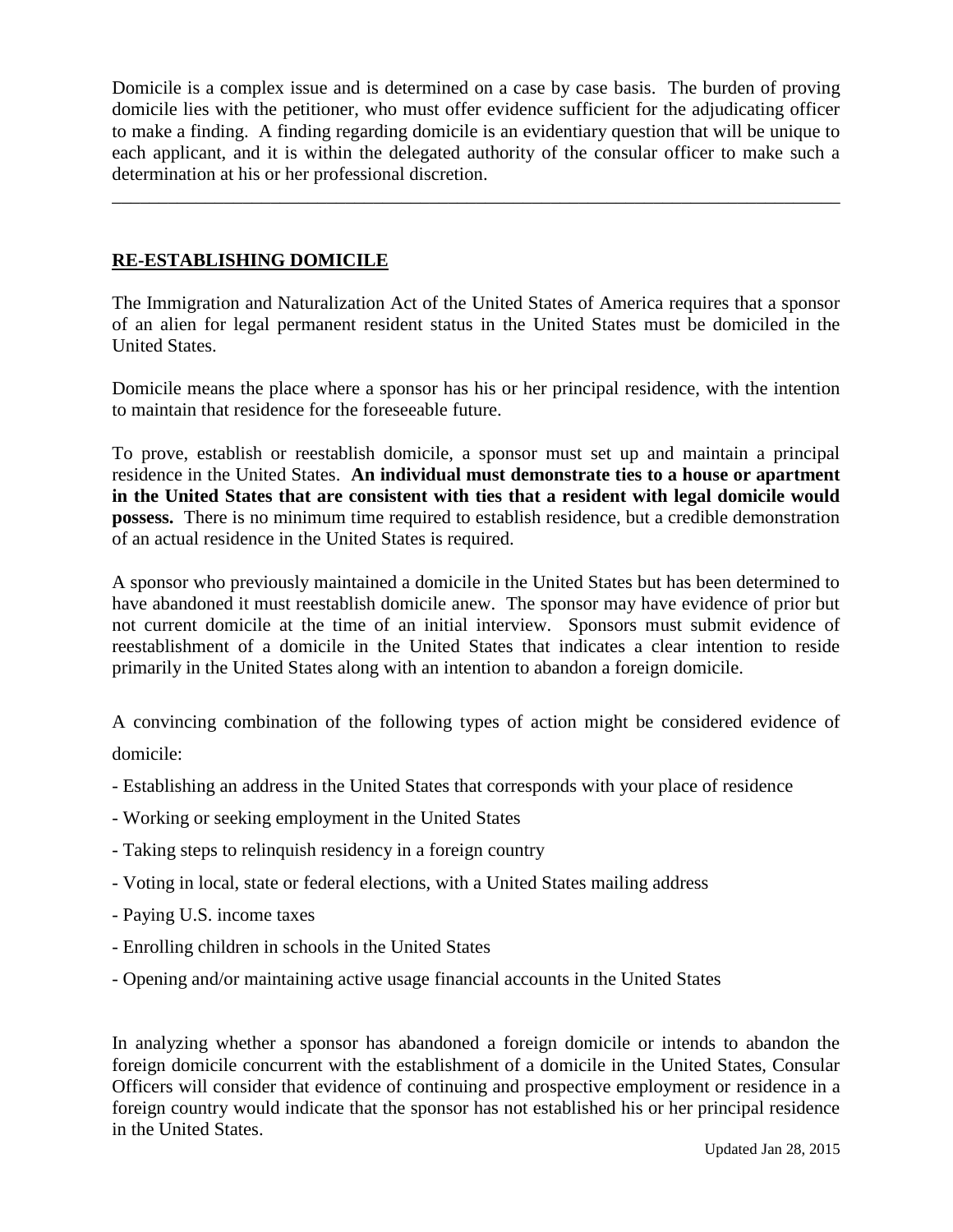Domicile is a complex issue and is determined on a case by case basis. The burden of proving domicile lies with the petitioner, who must offer evidence sufficient for the adjudicating officer to make a finding. A finding regarding domicile is an evidentiary question that will be unique to each applicant, and it is within the delegated authority of the consular officer to make such a determination at his or her professional discretion.

#### **Photo Requirements**

Your photo is a vital part of your visa application. To learn more, review the information below on how to provide a suitable photo. Digital images are required for some visa categories, while photos are required for other visa categories. The acceptance of your digital image or photo is at the discretion of the U.S. embassy or consulate where you apply.

We recommend you use a professional visa photo service to ensure your photo meets all the requirements.

Your photos or digital images must be:

- In color
- Sized such that the head is between 1 inch and  $1\frac{3}{8}$  inches (22 mm and 35 mm) or 50% and 69% of the image's total height from the bottom of the chin to the top of the head. Taken within the last 6 months to reflect your current appearance
- Taken in front of a plain white or off-white background
- Taken in full-face view directly facing the camera
- With a neutral facial expression and both eyes open
- Taken in clothing that you normally wear on a daily basis
- Uniforms should not be worn in your photo, except religious clothing that is worn daily.
- Do not wear a hat or head covering that obscures the hair or hairline, unless worn daily for a religious purpose. Your full face must be visible, and the head covering must not cast any shadows on your face.
- $-$  Headphones, wireless hands-free devices, or similar items are not acceptable in your photo.
- If you normally wear glasses (without tinted lenses), a hearing device, or similar articles, they may be worn in your photo.
- Dark glasses or glasses with tinted lenses are not acceptable.
- Glare on glasses is not acceptable in your photo. Glare can be avoided with a slight downward tilt of the glasses or by removing the glasses or by turning off the camera flash.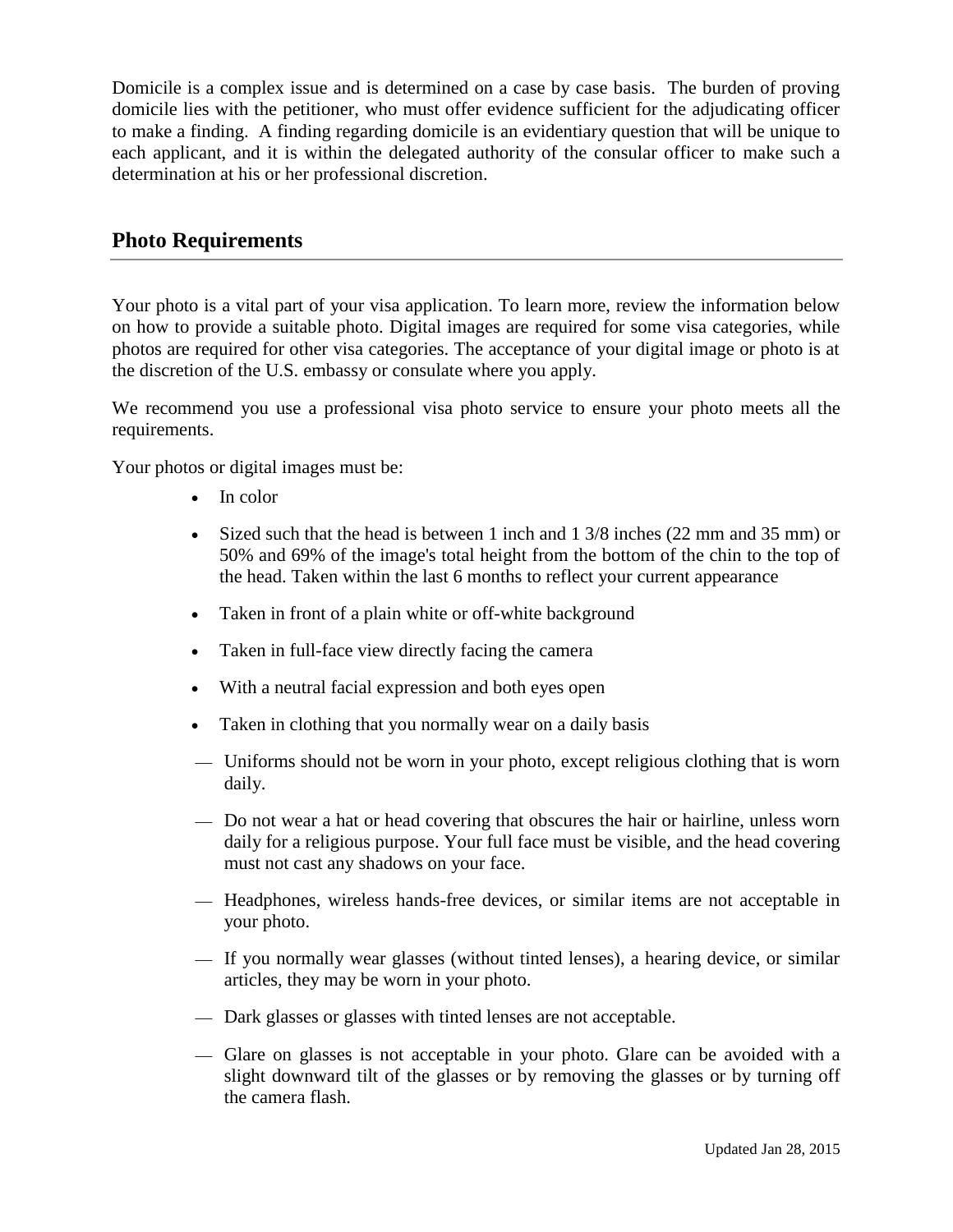### **Change of Appearance**

If your photo(s) or digital image does not reflect your current appearance, even if it is not older than 6 months, the U.S. embassy or consulate will request that you provide a new photo with your application.

Applicants will be requested to obtain a new photo if they have:

- Undergone significant facial surgery or trauma
- Added or removed numerous/large facial piercings or tattoos
- Undergone a significant amount of weight loss or gain
- Made a gender transition

Generally, if you can still be identified from the photo in your visa application, you will not need to submit a new photo. For example, growing a beard or coloring your hair would not generally be considered a significant change of appearance.

If the appearance of your child under the age of 16 has changed due to the normal aging process, he or she will generally not have to provide a new photo. However, the acceptance of your photo or digital image is at the discretion of the U.S. embassy or consulate where you apply.

\_\_\_\_\_\_\_\_\_\_\_\_\_\_\_\_\_\_\_\_\_\_\_\_\_\_\_\_\_\_\_\_\_\_\_\_\_\_\_\_\_\_\_\_\_\_\_\_\_\_\_\_\_\_\_\_\_\_\_\_\_\_\_\_\_\_\_\_\_\_\_\_\_\_\_\_\_

## **Medical Examinations**

In order to complete the Immigrant Visa application process, all applicants must receive a medical examination from one of the US Embassy-approved panel physicians. Applicants must present their appointment letter found below to the physician.